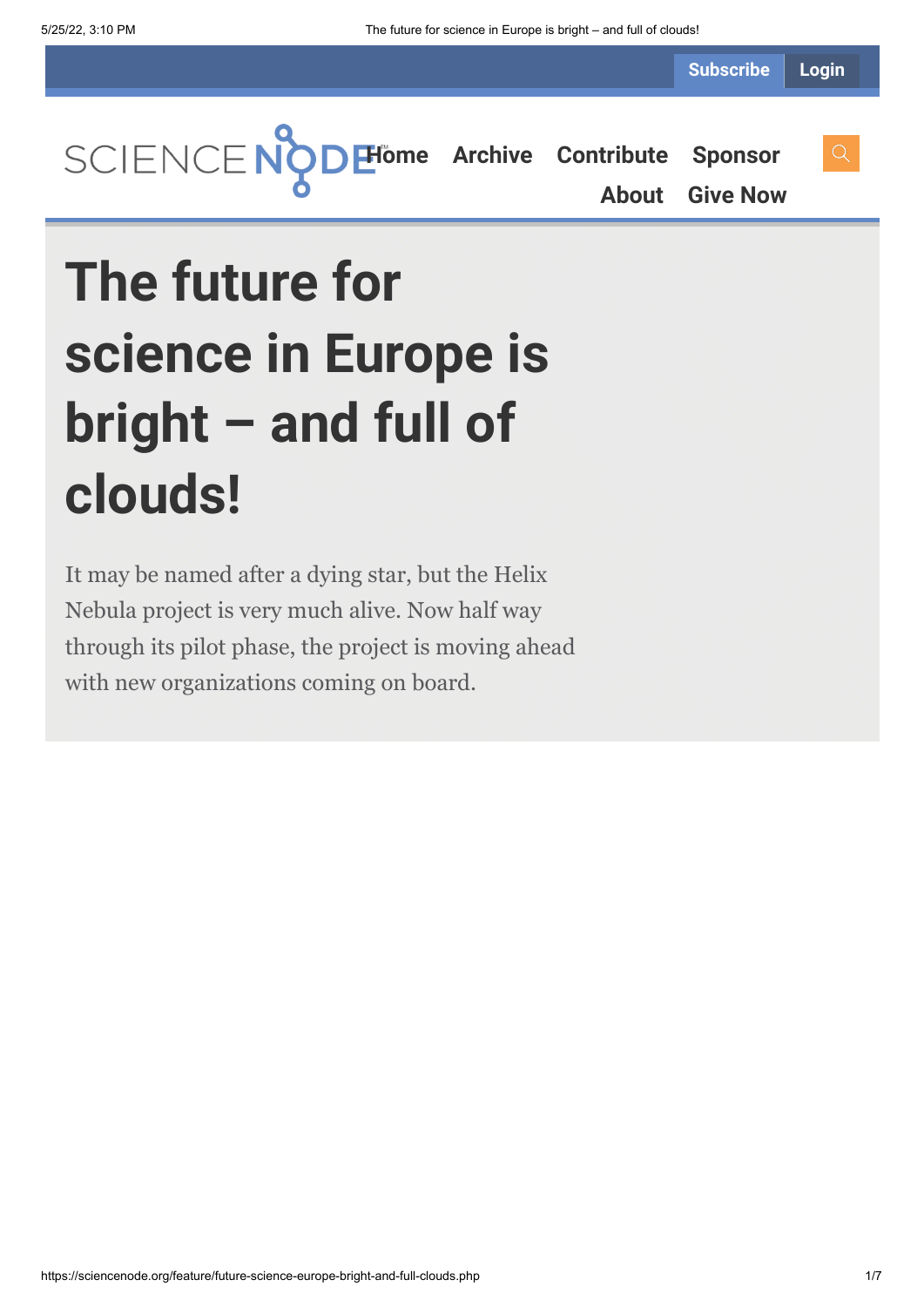

ESA's ESRIN facility in Frascati, Italy, where yesterday's event was held. Image courtesy ESA.

Last week, [the Helix Nebula consortium](http://www.helix-nebula.eu/) held an [event at the European Space Agency's ESRIN](http://www.esa.int/About_Us/ESRIN) facility in Frascati, Italy, to review the success of the project's proof-of-concept phase. Helix Nebula aims to pave the way for the development and exploitation of a European wide cloud computing infrastructure. While this is initially based on the needs of IT-intense scientific research organisations in Europe, Helix Nebula intends to also serve governmental organisations and industry and, as such, will also reflect the needs of these stakeholders. According to the project's website: "This pan-European partnership across academia and industry is working to establish a sustainable European cloud computing infrastructure, supported by industrial partners, which will provide stable computing capacities and services that elastically meet demand."

#### **Posted on JAN 23 2013 7:16AM**



**[Andrew Purcell](https://sciencenode.org/author/andrew-purcell.php)** European editor

**Share this story**



## **Republish**

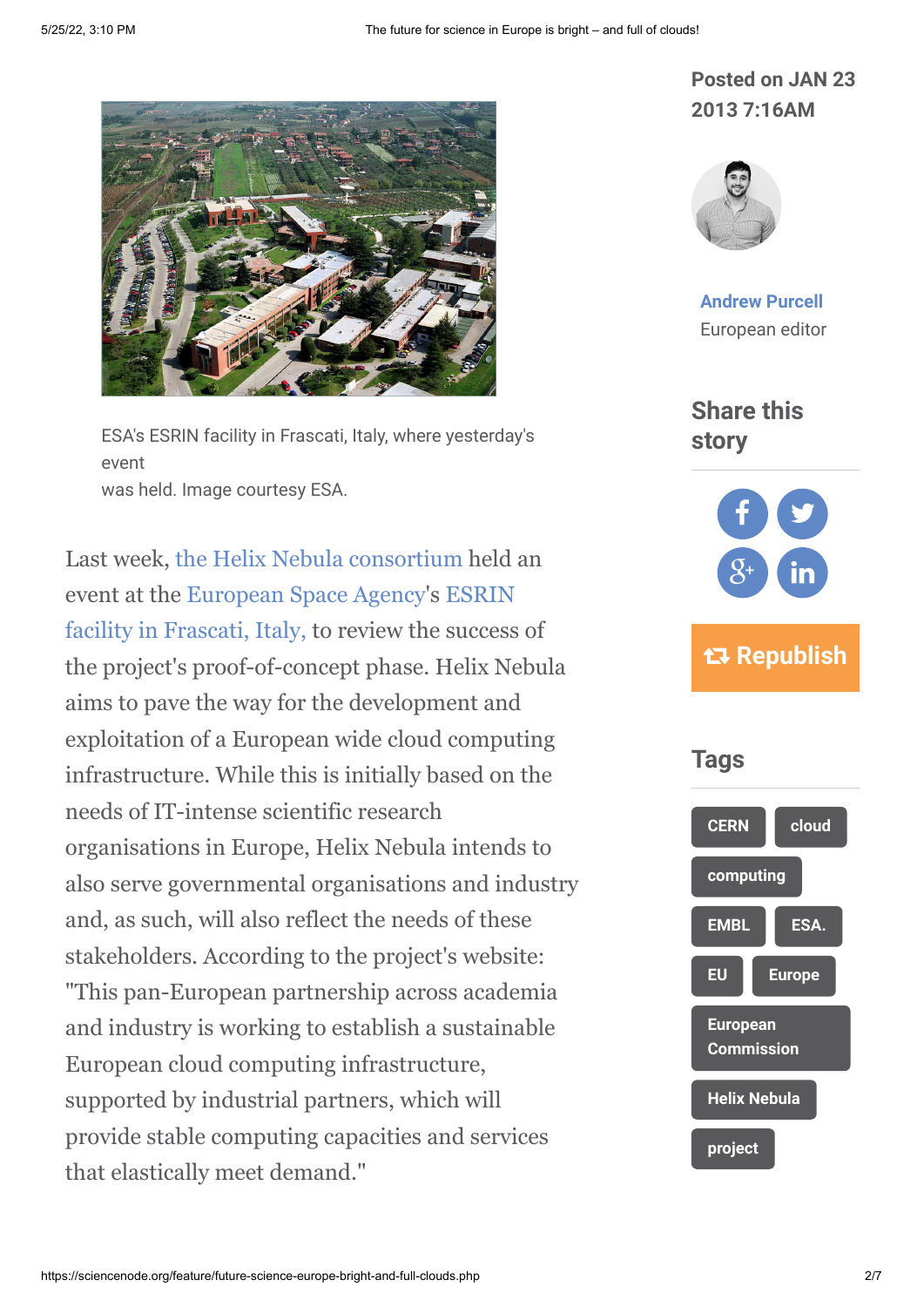"Helix Nebula is a partnership that was born out of [a vision," says Maryline Lengert a senior advisor in](http://www.sienainitiative.eu/Pages/Static.aspx?id_documento=26feb223-de2e-4387-b1d3-72f4d3427215) the IT department of the European Space Agency (ESA), a founding partner of the initiative. "We want to operate as an ecosystem. Today, the market is fragmented, but we want to bring it together and by doing so we will benefit from the stability of diversity." To support this, Lengert highlights the fact that the Helix Nebula consortium has already grown from 20 to 34 partners in just the last year alone. Hans Georg Mockel, who is director of human resources, facility management and informatics at the ESA, says that the project has so far worked very well for his organization. "The proof-of-concept phase has demonstrated the feasibility of [the \[Helix Nebula\] strategy](https://tnc2012.terena.org/getfile/849) and now we're starting the next phase."

"Space missions and their expectations have changed with the evolution of the internet," explains Mockel. "People want to have access to large amounts of mission data immediately. We need to do it [dissemination] in an efficient, economical way and we want to do it with other scientific organisations in similar situations." He says that the solution is for organizations to go beyond providing their own infrastructure and to federate things on a European level through the science cloud.

### **Flagships flying high**

ESA, is working in collaboration with the [French](http://www.cnes.fr/web/CNES-en/7114-home-cnes.php) and [German national space agencies,](http://www.dlr.de/dlr/en/desktopdefault.aspx/tabid-10002/) as well as the [National Research Council in Italy, to create an](http://www.helix-nebula.eu/index.php/helix-nebula-use-cases/uc3.html)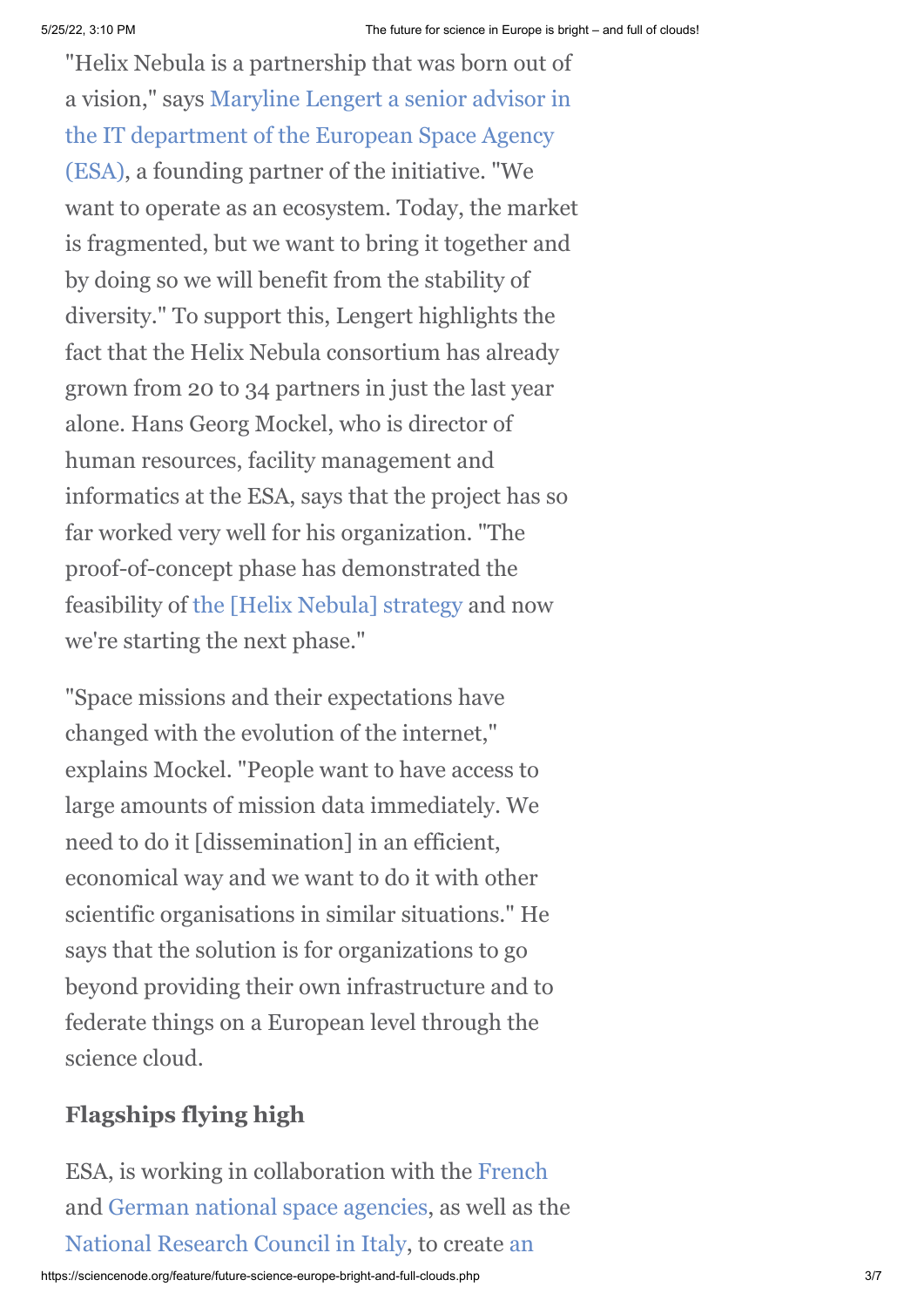[Earth observation platform focusing on earthquake](http://www.helix-nebula.eu/index.php/helix-nebula-use-cases/uc3.html) and volcano research. However, the maps created through this project can take over 300 hours of sequential computation time to complete, explains ESA's Sveinung Loekken. "We want to put the processing of the maps onto the cloud, rather than on somebody's workstation, which obviously struggles to handle it," says Loekken. "We want to give people access to large data processing capabilities. This is the *raison d'être* of the scheme."

This project is one of three flagship projects undertaken during Helix Nebula's two-year pilot phase. Ramon Medrano Llamas presented findings from [CERN's flagship project,](http://www.helix-nebula.eu/index.php/helix-nebula-use-cases/uc1.html) which has seen the organization gain access to more computing power [to process data from the international ATLAS](http://atlas.web.cern.ch/Atlas/Collaboration/) experiment at its [Large Hadron Collider](http://public.web.cern.ch/public/en/lhc/lhc-en.html) accelerator. This has allowed CERN the possibility to dynamically acquire additional resources when needed. "The proof-of-concept deployment has been very successful," concludes Llamas. "Processing in the cloud clearly works." Over the longer term, it is also hoped that use of commercial cloud resources could become a useful addition to very large data centres owned and managed by the scientific community.

Helix Nebula's third flagship project involves the [European Molecular Biology Laboratory \(EMBL\)](http://www.embl.de/), headquartered in Heidelberg, Germany. Rupert [Lueck, head of IT at the organization, explained](https://www.youtube.com/watch?v=aLkTbj2ysRY) how they have been working to establish a large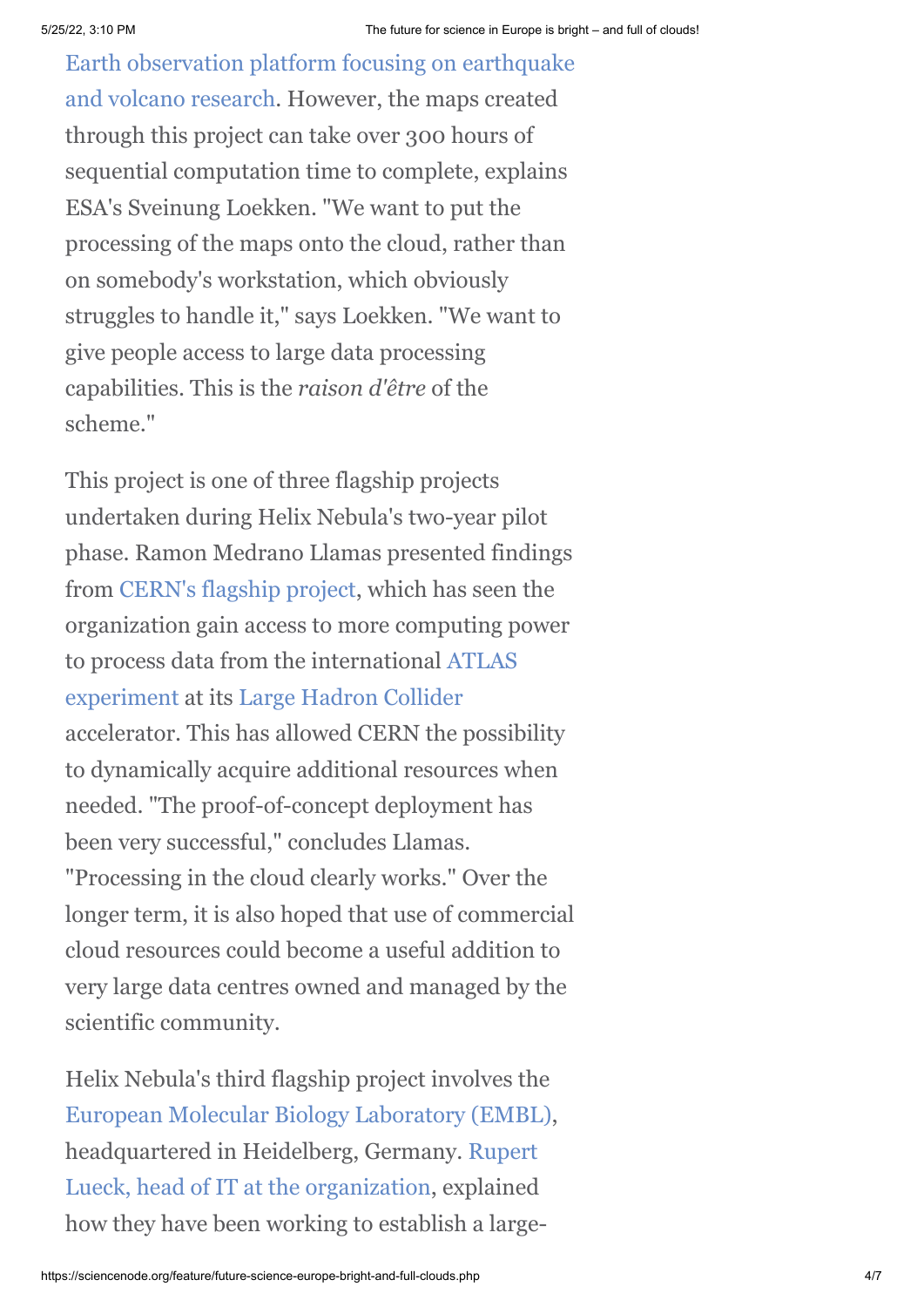scale next generation genome analysis facility on Helix Nebula. "Biology and life sciences have a big need for [high-performance computing](http://www.e-sciencecity.org/HPC-tower/) and for einfrastructure which can cope with a large amount of data, says Lueck. "In order to understand DNA, we need to analyze sequences of up to three billion base pairs. It's a lot of information and you have to make sure all the information is in the right place." However, not all biology laboratories have the infrastructure to process this amount of data, explains Lueck. "That's why we have need for fast, shared file systems," he says. Many of the computational tasks carried out by EMBL researchers can also take a very long time to complete - often over a week. This dictates the need for the cloud storage to be very stable, as researchers certainly don't want to have to restart these jobs if something gets lost. However, Helix Nebula has so far proven up to the task, reports Lueck.

#### **Interdisciplinary innovation**

"It's not enough to simply produce data, we need to make sure data is fully exploited and that there's an [economic return in what we find," says Thierry van](http://gridtalk-project.blogspot.ch/2012/12/a-view-of-horizon2020-from-thierry-van.html) der Pyl, the European Commission's director of 'excellence in science'. "Europe is in a difficult economic situation. This means, more innovation. And for science it means it's important to better translate research into products and values… this is the driving force." Pyl believes that the Helix Nebula project already provides a good example of exactly how this should be done.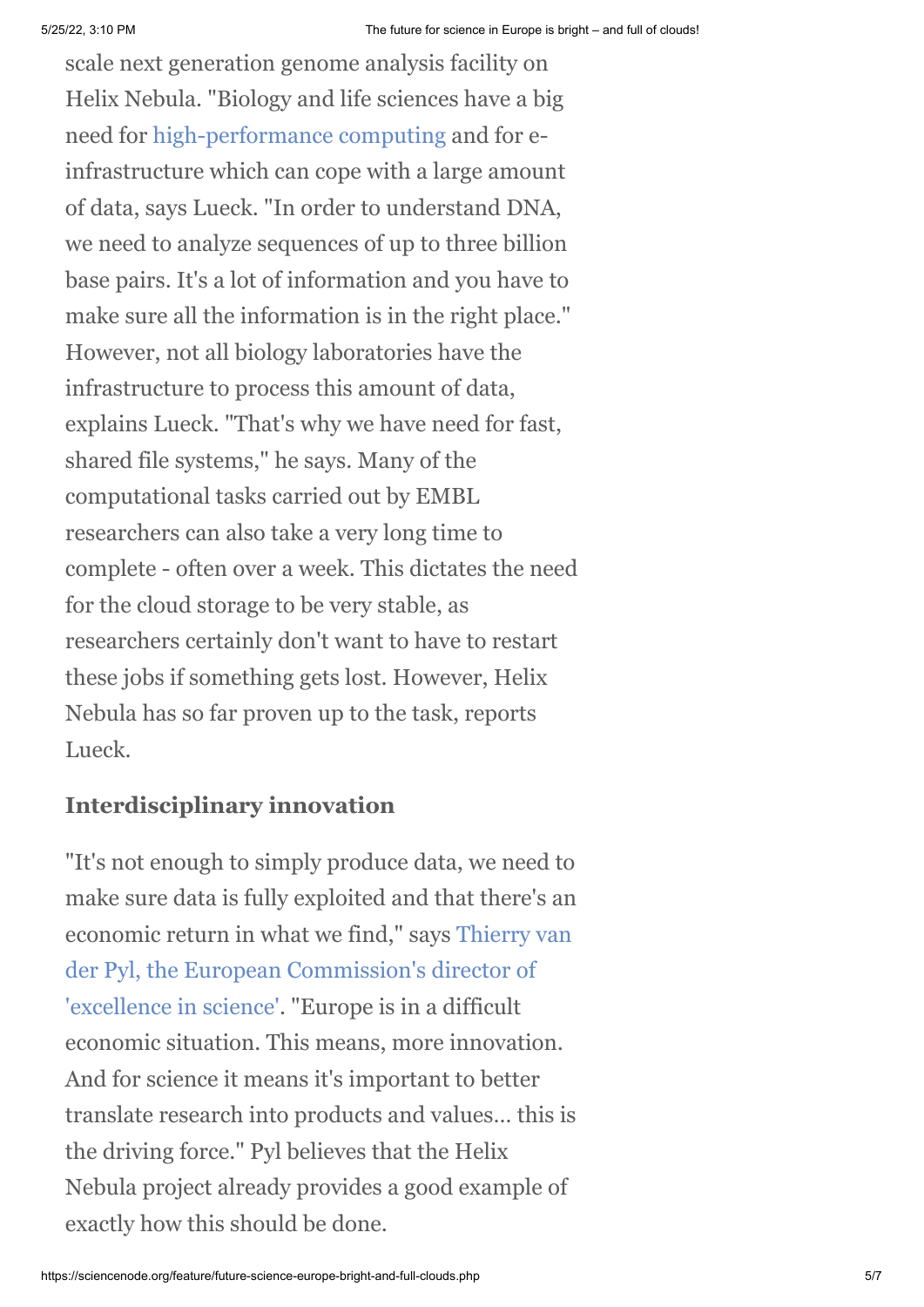Despite this, Pyl is keen for Helix Nebula to branch out into new fields in the future. "How can we use the science cloud as 'a lead market' to stimulate development of cloud in Europe beyond science?," he asks. "I urge you to work beyond silos and to find commonalities between disciplines. We need to avoid re-inventing the wheel each time, as we all too often do," warns Van der Pyl. He concludes: "Helix Nebula is paving the way for working across disciplines and is helping to make Europe more innovative."

Finally, [Robert Jenkins, CEO of CloudSigma](http://www.cloudsigma.com/), one of the participating organizations on the supply side of the project, also spoke at last week's event. He neatly summed up the situation for the project during his talk: "Helix Nebula is really trying to push the envelope in terms of what's possible with cloud and we're dealing with some very thorny problems. That's why we've come together to try to solve them."